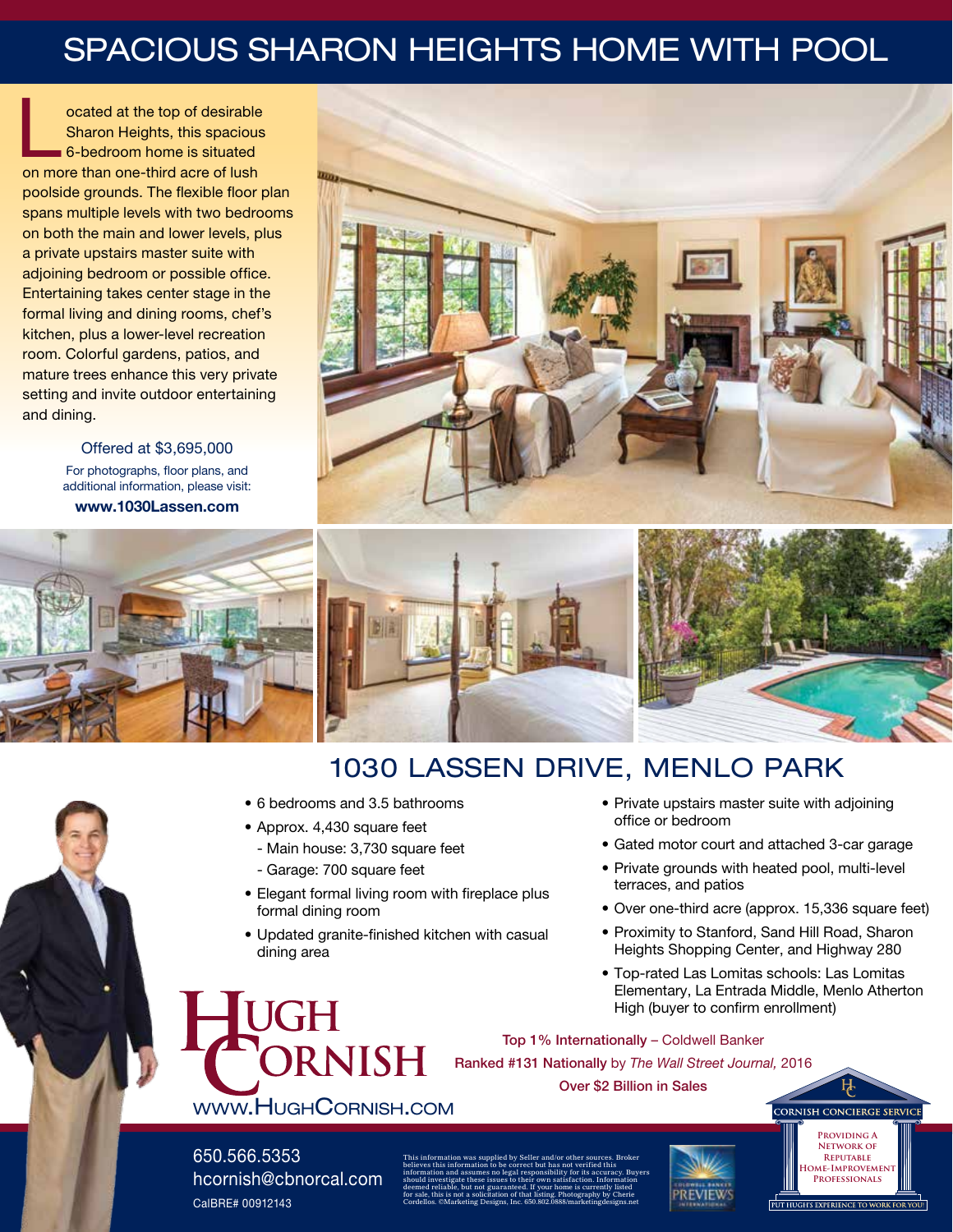## **1030 Lassen Drive, Menlo Park**

### *Public Rooms*

#### **Entrance**

Spanish-inspired façade with red tile roof, graceful arched windows, signature gable vent pipes, all preceded by a brick paver circular driveway; raised panel double doors open to a terra cotta tiled foyer with exposed beamed ceiling and geometric pendant light

#### Living Room

The carpeted formal living room has a tray ceiling, front-facing windows, and French doors to a private courtyard patio; a gas-assist, wood-burning fireplace is outlined in clay tiles and set beneath an art niche with wooden ledge

#### Dining Room

The traditional formal dining room has hardwood floors, a large picture window with wooded views, and cabinetry with leaded glass-front doors; a tall, vaulted ceiling coffer showcases a scrolled metal chandelier; concealed behind a bifold door, a tiled wet bar and stained glass window finish the room

#### Kitchen

Striking appointments in the remodeled kitchen include stunning granite slab counters with fullheight backsplashes, including an island with counter seating; coffered ceiling with concealed lighting, large casual dining area with chandelier, pantry, built-in desk center, and pretty views to the garden

#### Appliances

New Bosch gas cooktop beneath a striking copper hood; 2 Thermador ovens; Samsung dishwasher; LG refrigerator; Whirlpool trash compactor

#### Laundry Room/Household Office

Large laundry room, with Kenmore Elite washer and dryer, doubles as a household office with a built-in workstation beneath a wide window and extensive cabinetry

#### Powder Room

Formal powder room with tiled sink is located a short flight of stairs off foyer and convenient to the upstairs office/bedroom

#### Recreation Room

Carpeted lower-level recreation room opens to the pool terrace through a wall of French doors and windows; access to a dumbwaiter from the kitchen provides convenience for entertaining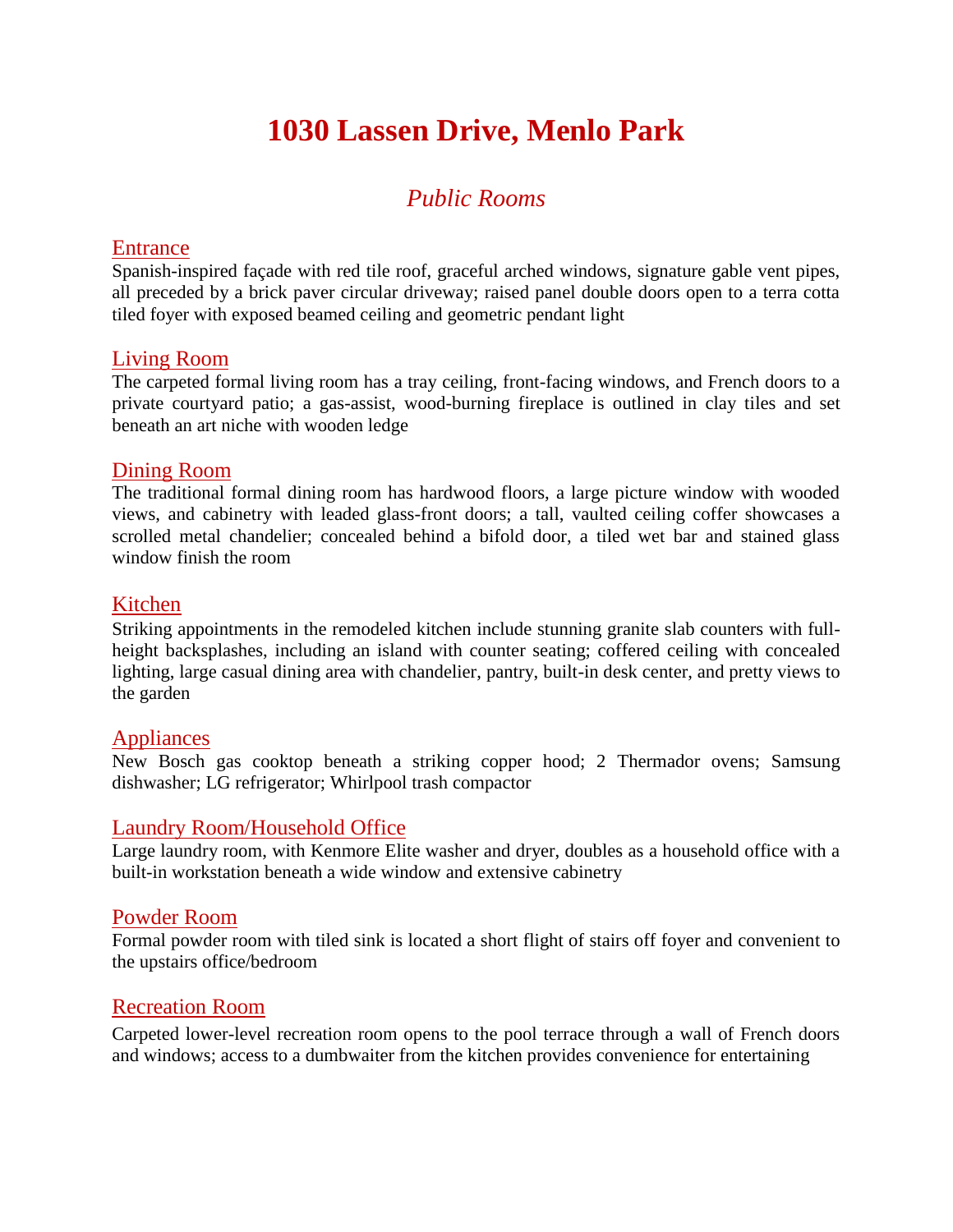### Personal Accommodations

#### Master Suite

Sophisticated upstairs suite, accessed via private staircase, has carpeting, arched windows, and a tray ceiling with chandelier; walk-in closet with cedar floor; updated en suite sky-lit bath with wraparound vanity topped in marble, tiled frameless-glass shower, and private commode room

#### Bedroom 2/Office

Dual entrances from the master suite or at the top of the front staircase off the foyer; French doors to a private balcony, beamed and vaulted ceiling, and wardrobe closet

#### Bedrooms 3 & 4

Two bedrooms on the main level, each with carpeting, sconce lighting, and a wardrobe closet

#### Bathroom

Serving the two main-level bedrooms is a spacious updated bathroom with large, limestonetopped vanity, glass-enclosed shower, and separate room with tub

#### Bedrooms 5 & 6

Two privately located lower-level bedrooms are light and bright and have carpeting plus a wardrobe closet concealed by bifold doors

#### Bathroom

Lower level updated spa bathroom features a vanity topped in granite, and glass enclosed shower with dual entrance from the hallway or bathroom

#### Additional Features

- Central vacuum system
- Security system
- Intercom system
- Dumbwaiter from garage level to kitchen
- Multi-zoned forced heating and air conditioning
- Lower-level fully-finished storage room, also ideal for a wine room
- Paved motor court with electronic security gate plus abundant off-street parking
- Three-car attached garage with workspace and storage
- Sun-swept pool with solar heating and terrace
- Resort-inspired private back yard with multi-level terraces and patios
- Water softener system
- Automatic sprinklers and low-voltage lighting
- Close to Stanford, Sand Hill Road, Sharon Heights Golf and Country Club (private), nearby shopping centers, and Highway 280
- Top-rated schools: Las Lomitas Elementary, La Entrada Middle, and Menlo-Atherton High